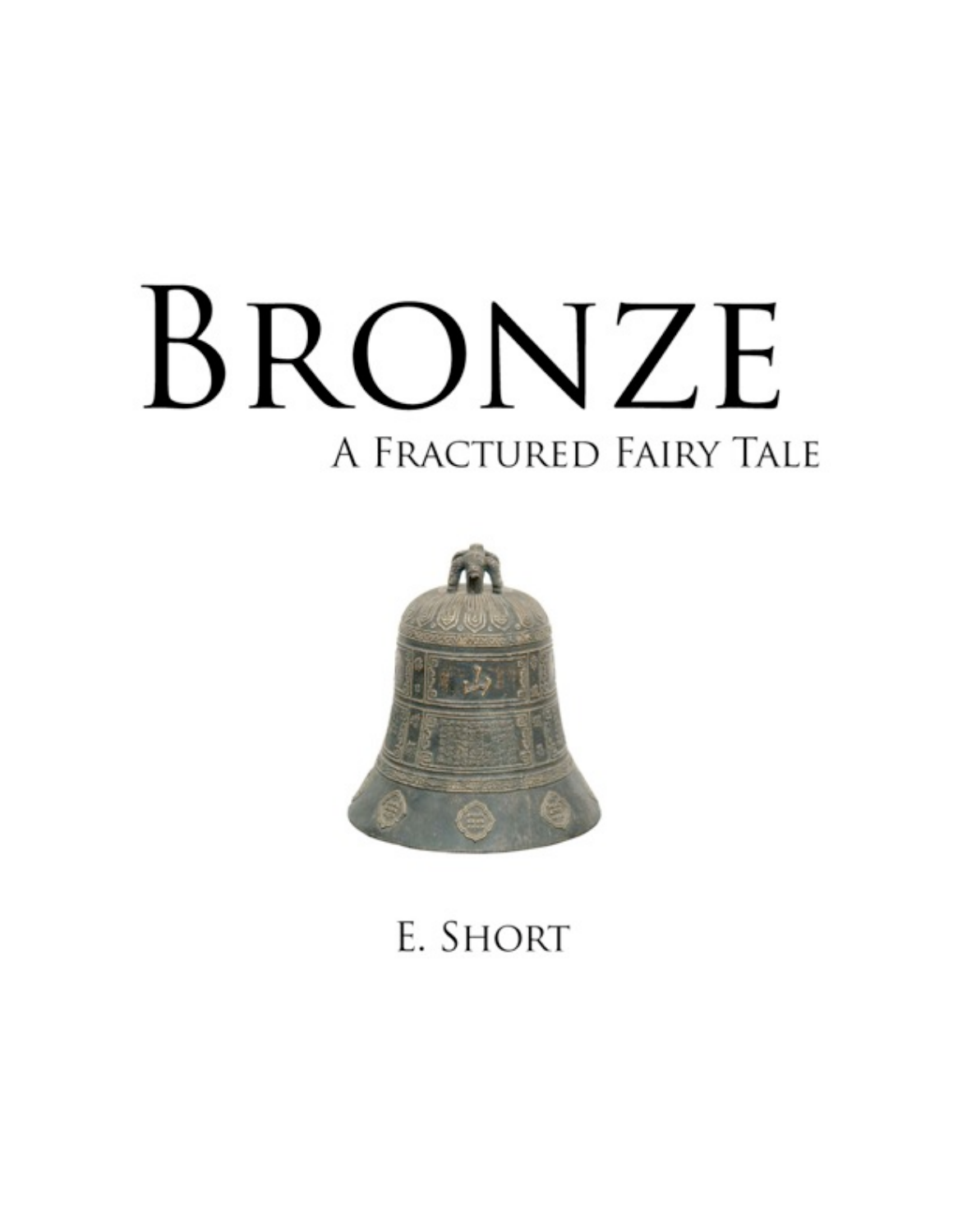

# Welcome to Interactive Fiction

*Bronze is a work of interactive fiction, which means that you control the main character. Her challenges, and her choices, are yours.* 

*Bronze* tells you the beginning of a story. Then it puts you in charge and lets you decide what your character should do next. You type commands for the main character to carry out, and the story replies by telling you what happens next. Think of the rooms as your setting, and the objects you find as the props.

Part of your role in *Bronze* is to overcome obstacles to the progress of the main character: solving problems, working out what is going on in the story, discovering ways to reach new locations and tools. That aspect of interactive fiction is like a game.

And part of your role is to make her decisions. *Bronze* has several endings, and they depend on your choices. That aspect is like a story — but an open-ended one.

If you enjoy interactive fiction, you'll find a wide variety of other works available to you, most of them free. These come in many styles, some more like games, some more like stories; some are challenging, some very easy; some are serious, emotionally demanding pieces, while others explore the lighter side of life. And, like books, works of interactive fiction come in assortment of genres: fantasy, mystery, horror, and science-fiction, romance and historical, surreal and slice-of-life. At the end of this Guide are some suggestions about where to find more.

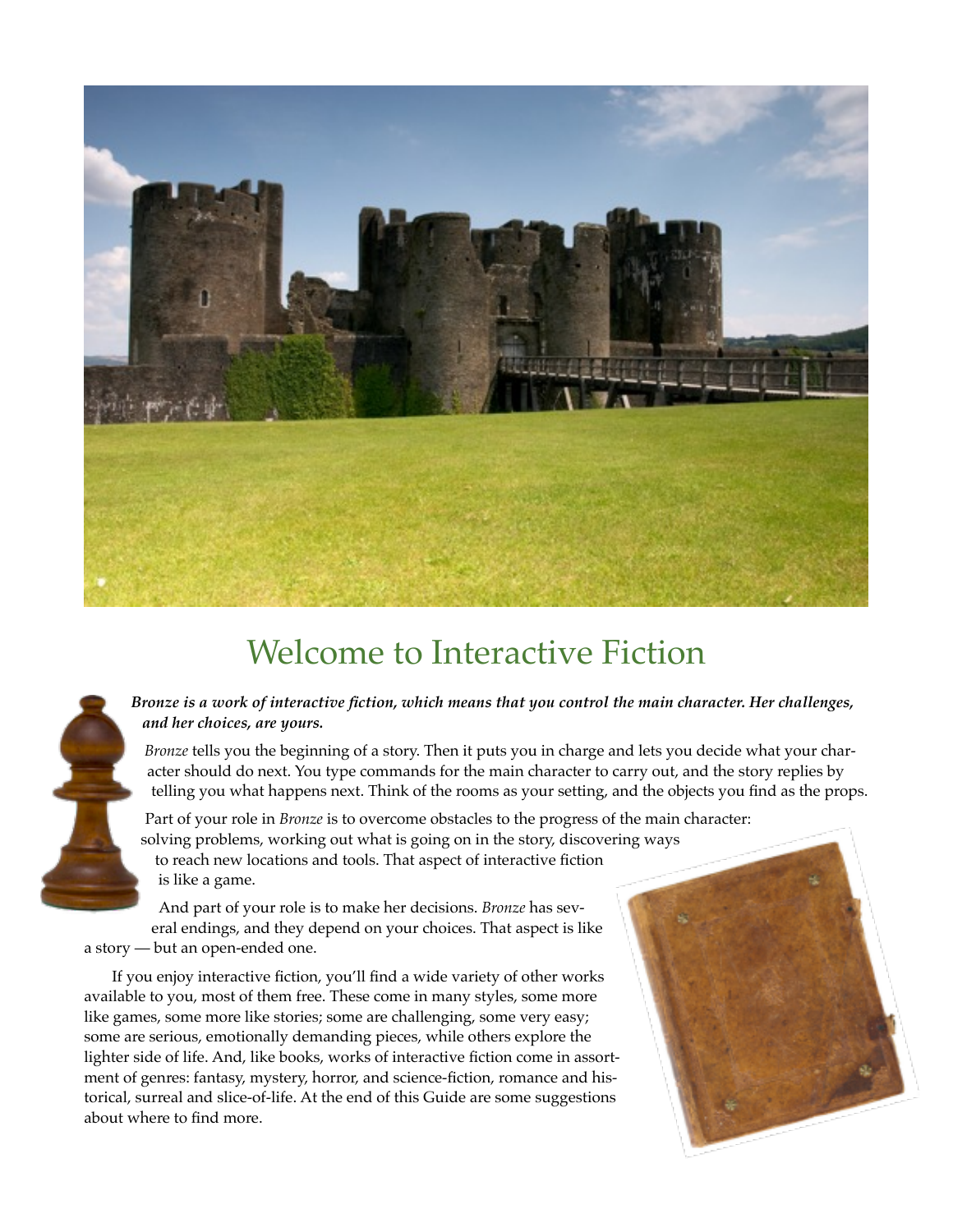

*When the seventh day comes and it is time for you to return to the castle in the forest, your sisters cling to your sleeves.*

*"Don't go back," they say, and "When will we ever see you again?" But you imagine they will find consolation somewhere.*

*Your father hangs back, silent and moody. He has spent the week as far from you as possible, working until late at night. Now he speaks only to ask whether the Beast treated you "properly." Since he obviously has his own ideas about what must have taken place over the past few years, you do not reply beyond a shrug.*

*You breathe more easily once you're back in the forest, alone.*

*Bronze* is, and is not, a retelling of the story of Beauty and the Beast: a familiar place to start, if you are just getting into interactive fiction, but with some surprises as well.

#### **There Are No Mistakes**

During the course of the game, you may find you have to choose between one course of action and another. You can always save your place in the game, try one thing, and then try the other — so don't worry about "getting the game wrong". There are several ways the story can come out, but there is no way for your actions to put you in a permanently "stuck" state.

No matter what you do, it will always be possible to reach the story's end.

#### **Familiar Territory**

While you may not know the territory, the main character has lived in the Beast's palace for years, and has many recollections to reveal about places and things. As you explore, you'll discover what she remembers and thinks about these objects and rooms.

Below, to start you off on an even footing with her, is a floor plan of the castle. (It's a little rough, but not to worry — it's correct in every essential respect.)

 There are a few blanks, a few rooms she has not yet visited. You'll discover those together.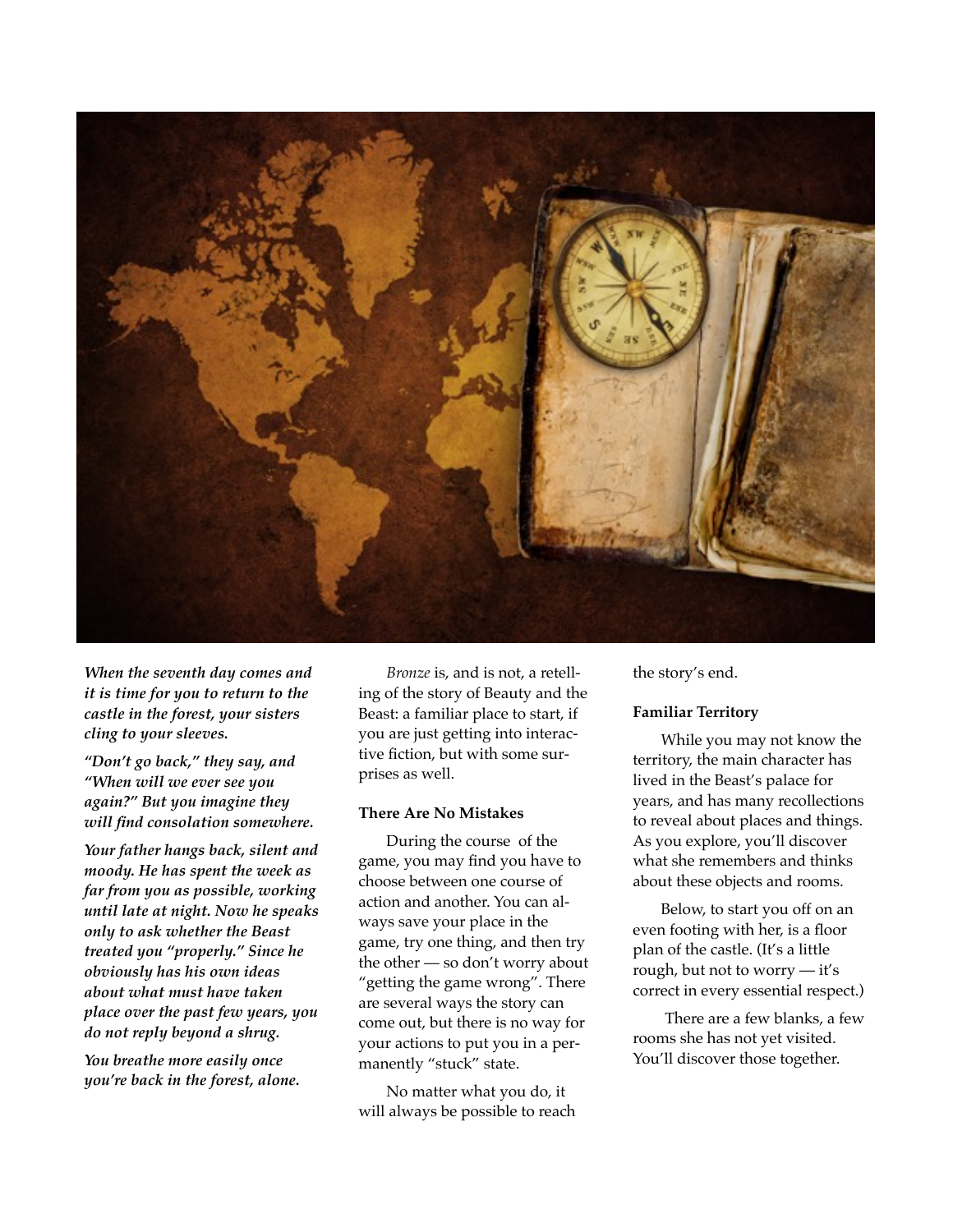

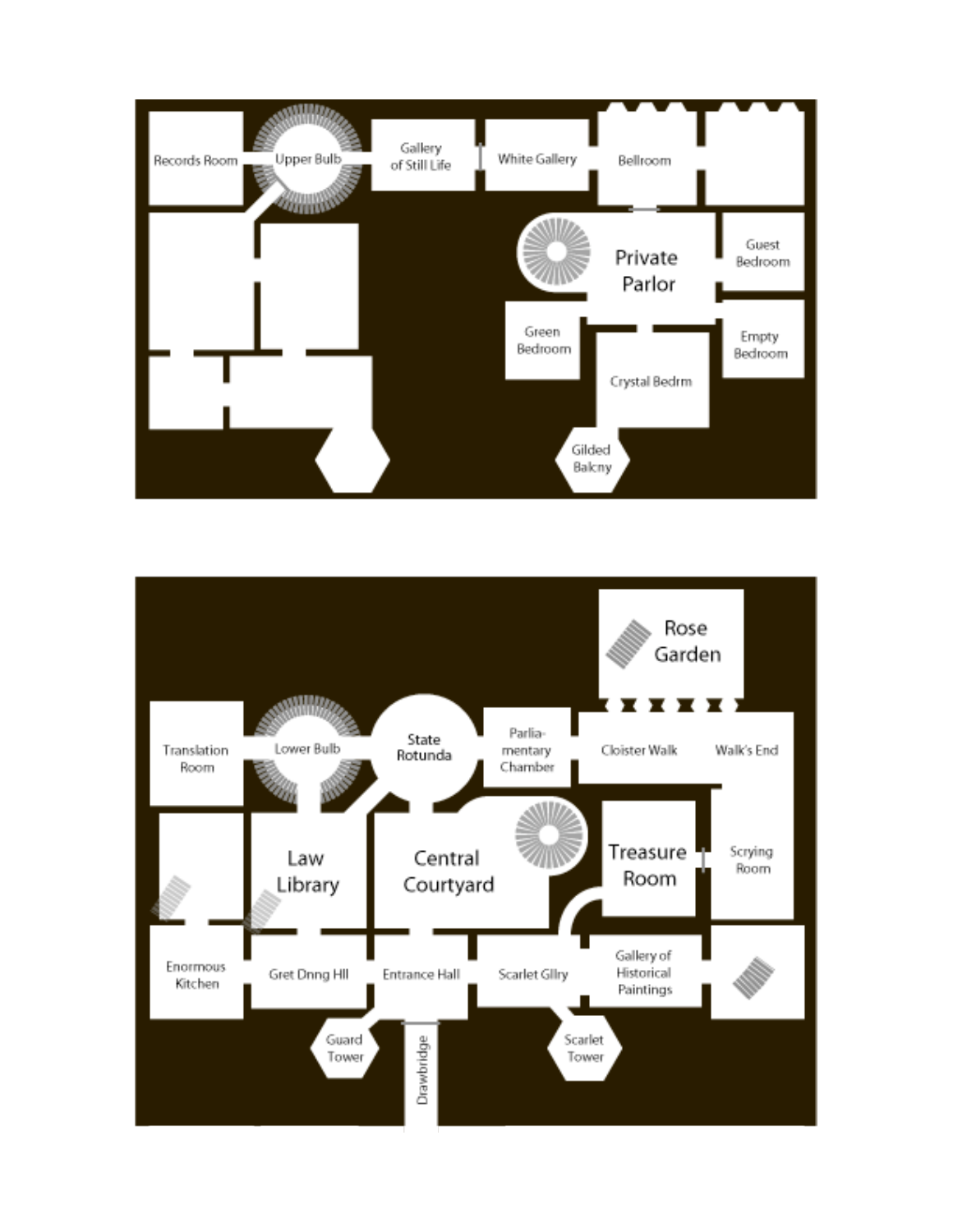The status bar displays your current location and the directions in which you may move.

 $-1$  ,  $-1$  ,  $-1$  ,  $-1$  ,  $-1$  ,  $-1$  ,  $-1$ 



Drawbridge Great Outdoors Rooms searched: 0/53

When the seventh day comes and it is time for you to return to the castle in the forest, your sisters cling to your sleeves.

"Don't go back," they say, and "When will we ever see you again?" But since they've filled the time by telling you every word spoken to them by every male in the village, you imagine they will find consolation somewhere.

Your father hangs back, silent and moody. He has spent the week as far from you as possible, working until late at night. Now he speaks only to ask whether the Beast treated you "properly." From his tone of voice, he is obviously inquiring after your virtue, not anything so irrelevant as your health, comfort, or peace of mind.

You might not have thought it possible, but you are looking forward to getting back.

# *You control Bronze by giving typed commands — usually a simple imperative instruction for your avatar within the game.*

*Bronze* understands many common verbs, as well as the names of objects that appear in the game. Most of what you type will have the pattern >ACTION OB-JECT: an action to do, and an object to do it to. Depending on the action, it may be appropriate to add a phrase with a second object: PUT THE FISH ON THE PLAT-TER, for instance. What follows is an overview of the kinds of actions you can use; for reference, there is also a complete command list below.

## **Looking and Other Senses**

You may want to start by familiarizing yourself with your environment. Each time you enter a room, you'll receive a short description of what the place looks like and what you find there.

If you'd like to reread this description, you can see it again by typing LOOK. You can read more about individual objects by typing, for instance, EXAMINE THE MOAT. (Since you will be using it

frequently, that EXAMINE command can also be abbreviated to just plain X.) Most items you find in the game can be examined, including yourself. You may also want to try your other senses: LIS-TEN, SMELL, TOUCH, and TASTE will sometimes give useful information as well.

#### **Moving Around**

Soon you'll want to explore a bit. You can move by typing compass directions: GO NORTH, for instance, or just N. *Bronze* understands eight compass directions as well as IN, OUT, UP, and DOWN.

Wherever you go during the game, the exit directions from your current location will appear at the top of the screen in the "status bar" area. Directions that lead to rooms you haven't yet explored will be highlighted in red.

Sometimes you may find you want to move more rapidly, or go back to a place you've visited without having to remember the path to get there. In that case, you

may also type commands such as GO TO THE KITCHEN, and make the complete trip automatically. The ROOMS command will remind you of the names of every room you have seen so far in the game.

The same approach works with objects: the THINGS command will show you a list of items you've noticed, and commands such as FIND THE TAPESTRY will automatically walk you back to an object's location.

## **Using Objects**

The items you find are props you can use to make things happen. Many of them work in the way you might expect, given your experiences in daily life; oth-

ers have special properties unique to the story. Many of these you will be able to TAKE, DROP, or PUT ON or IN other objects. Once you've acquired a few, you can also TAKE INVENTORY (or just type I for short) and get a list of things you're carrying.

There's lots to do with objects besides move them around, of course. Some can also be worn,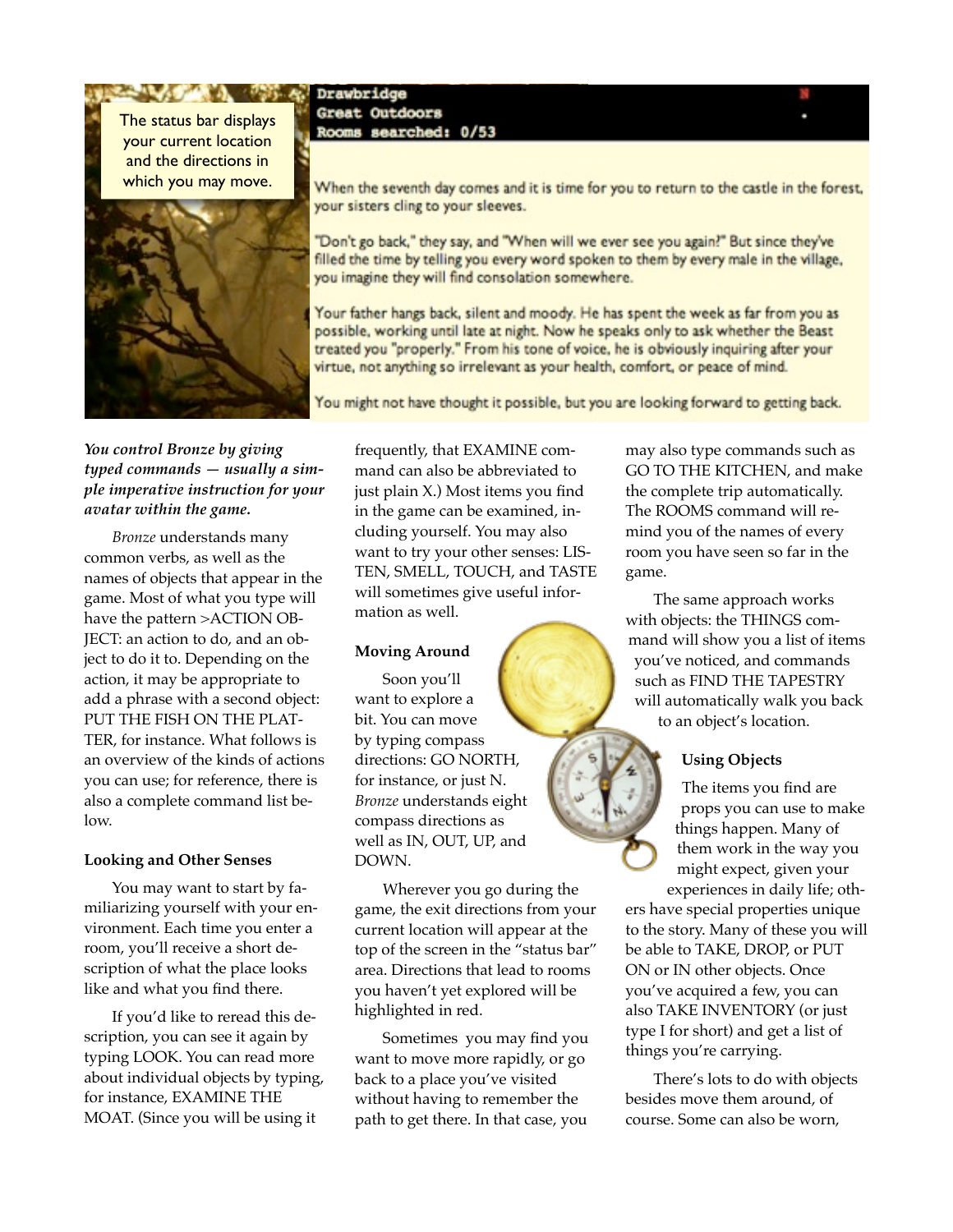

eaten, opened, unlocked, and so on. Other characters can be kissed, attacked, spoken to, and given objects. Topics of study can be looked up in books and reference works.

#### **Starting and Stopping**

A few other commands allow you to manage the game. At any time, you can SAVE your current game state, like putting a bookmark into your place in the story. There is no limit to the number of SAVE files you can make, so keep as many as you like. RESTORE will open up an old SAVE file and let you resume playing.

When you're ready to stop, QUIT will end your game session.

If you'd like to keep a record of your play session, you can also type TRANSCRIPT at any time

and begin a text file logging what happens to you.

Finally, if you try something and decide you didn't like the results, *Bronze* will let you UNDO any move — even if it was one that ended the game.

#### **Asking for Hints**

*Bronze* is designed to be moderately challenging but not frustrating. Just in case you get stuck, though, there is a built-in system to offer you guidance about parts of the game that are still holding you up. At any time you may type THINK and get some general clues about what you're supposed to be doing; you can also type THINK ABOUT a specific object or room, and get more direction. *Bronze* will respond by prompting you with successively more specific clues. Or telling you that you're pursuing a blind alley. Or that the problem is one you're not going to be able to solve until you've dealt with something else.

HELP will give you a menu with a complete set of instructions inside the game, in case you don't have your guide handy.

#### **Novice Mode**

Getting the hang of interactive fiction commands can be a little bit challenging for a brandnew player. So *Bronze* includes a novice mode that offers guidance every turn, listing some words that you might use to interact with the objects you can currently see. In novice mode, the names of important objects are also **highlighted** in the text, to help distinguish critical items from ordinary scenery.

Use the training as long as you like, and when you feel comfortable without it, turn it off by typing NOVICE MODE OFF. You can always turn it back on, and hints will remain available regardless of the mode of play.

#### **A Point or Two About Technology**

*Bronze* is designed to be played on an interpreter: think of the game as an mp3 file and the interpreter as iTunes. The interpreter delivers the story to you, but the unique information is kept in the story file itself, which is small and compact. You can play other stories on the same interpreter without downloading a whole application over again. Some interpreters even help you organize your collection of interactive fiction.

Chances are that if you have a copy of *Bronze*, you also received (or were told how to download) an interpreter for your operating system. As of this writing, the best interpreters for this purpose are Zoom for the Macintosh and Unix machines, and Windows Frotz for Windows. Interpreters are also available for many less common operating systems, and *Bronze* can even be played on a PDA — though it will run slowly unless the PDA is a fast model.

## **Common Interpreters**

**Zoom for the Macintosh:<http://www.logicalshift.demon.co.uk/mac/zoom.html> Zoom for Unix:<http://www.logicalshift.demon.co.uk/unix/zoom/> Windows Frotz for Windows: http://www.d.kinder.btinternet.co.uk/frotz.html**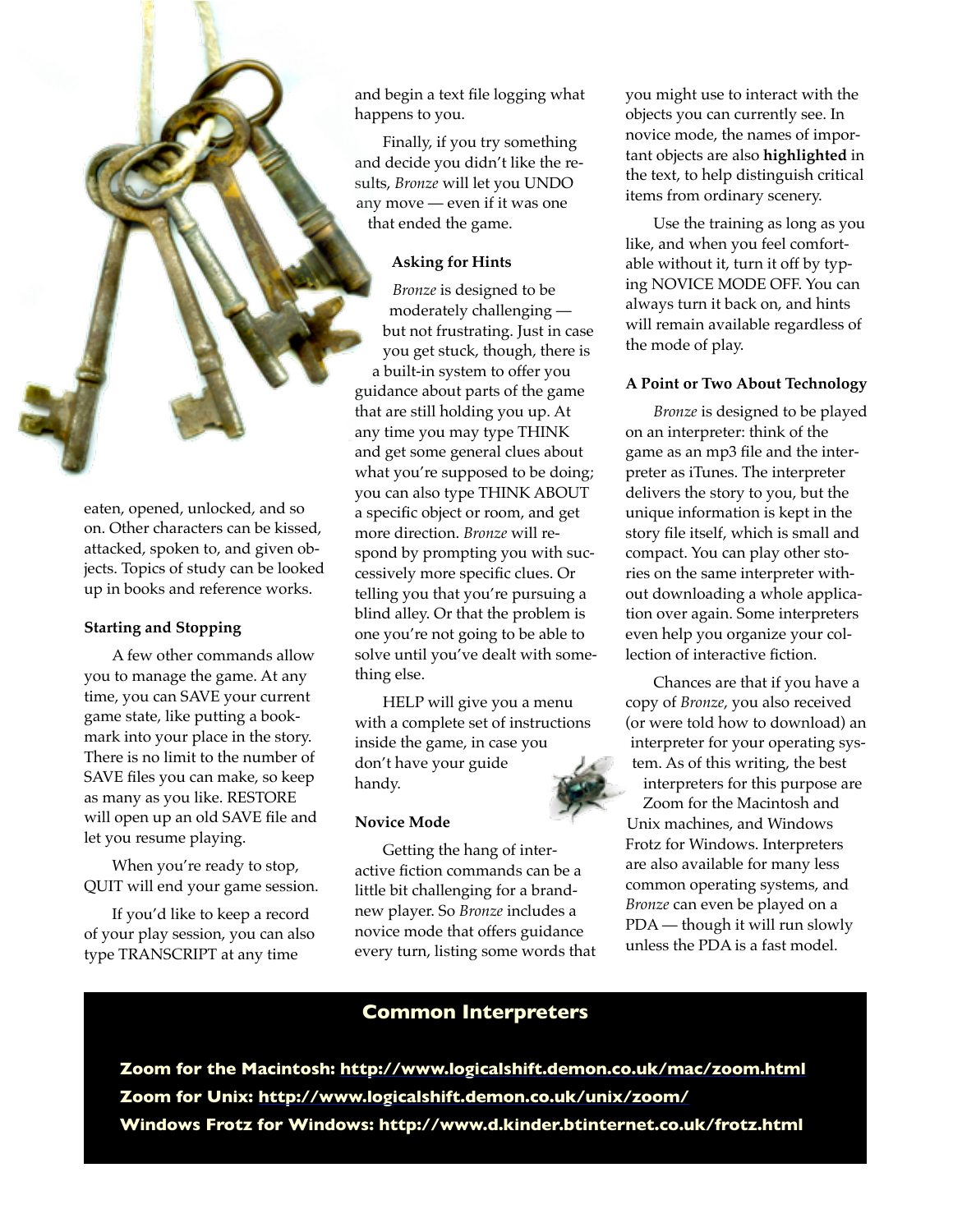# Command List

*Not all these commands are important in Bronze. Most have synonyms which are also recognized — for instance, "awake" and "awaken" are understood to mean the same thing as "wake up". But these are all you will need.*

answer [text] to [someone] attack [something] blow [something held] climb [something] close [something] drink [something] drop [things held] eat [something held] enter [something] examine [something] (or X) exit fill [something] find [anything you've seen] get off [something] give [something] to [someone] go [direction -- N, S, E, W, NW, NE, SW, SE, up, down, in, out] go to [any room] help inventory (or I) jump kiss [someone] listen listen to [something] lock [something] look look inside [something] look under [something] look [direction] look up [text] in [something] novice mode [on/off]

open [something] pull [something] push [something] push [something] [direction] put [things] in [something] put [things] on [something] quit (or Q) read [something] restart restore ring rooms rub [something] save scry in [something] show [something] to [someone] sing sit on [something] sleep smell [something] squeeze [something] swim switch [something] [on/off] take [things] take off [something] taste [something] things think think about [any thing] touch [something] transcript [on/off]



turn [something] unlock [something] wait (or Z) wake wear [something held]

#### *A few other useful things to know...*

ALL refers to all items you can see, so for instance TAKE ALL will pick up every portable thing in sight.

AGAIN (or G) repeats the action you just did.

Words that express ways of doing something (like QUICKLY or QUIETLY) are not useful in the game and will generally not be understood.

You do not need to refer to specific body parts: so not HIT THE DOOR WITH MY FIST, but just HIT THE DOOR.

If the game asks you a question, like "Which horse do you mean, the white horse or the brown horse?", you may answer with just the name of the object you prefer. In this case, >BROWN HORSE would be a good reply.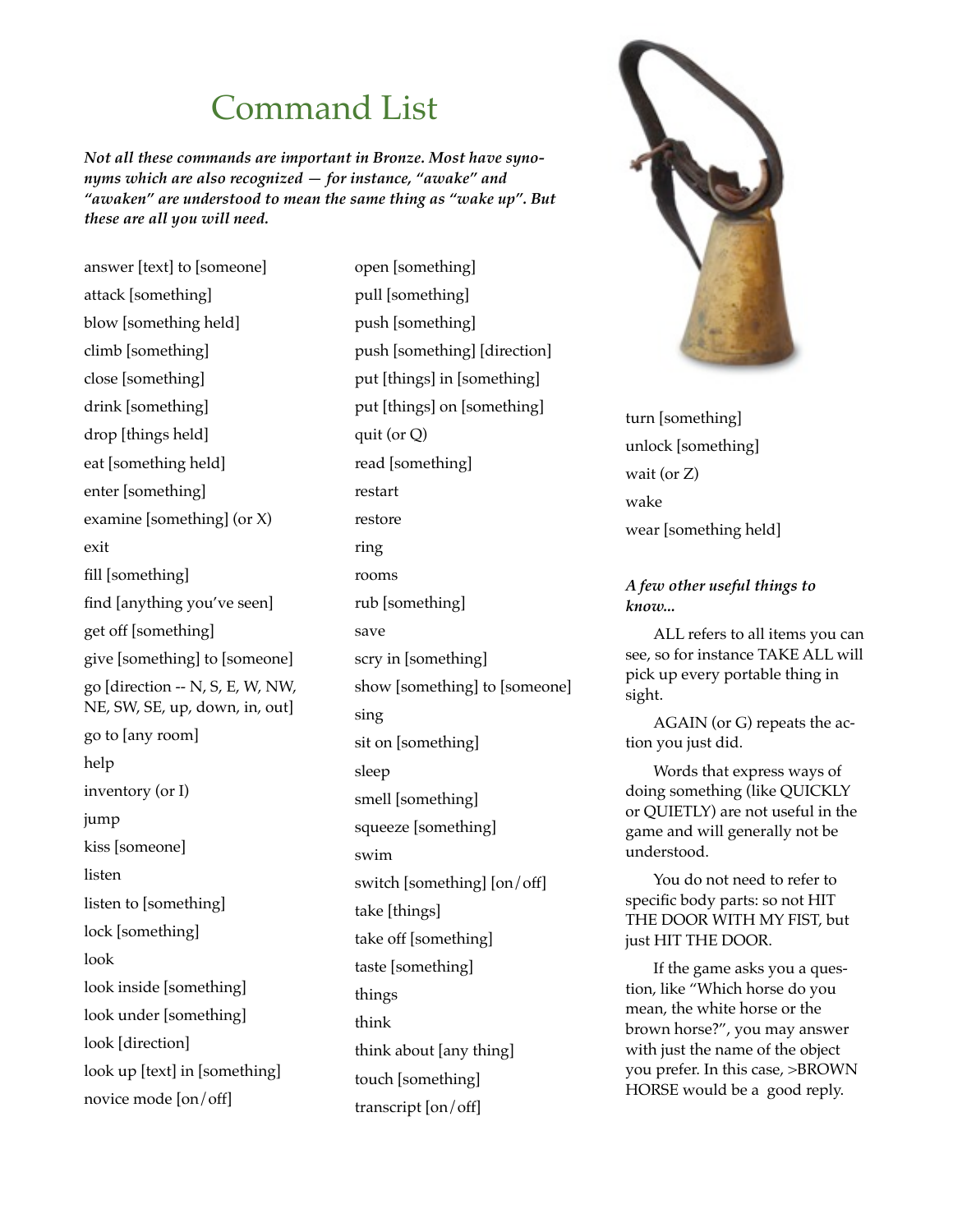# Sample Transcript

*Here is an example of play with a game like Bronze. The commands in bold are the player's instructions to the game; the regular type shows the replies. This transcript does not demonstrate all possible commands, but it does show how the most common ones behave, and how a player might solve a problem within the game.*

#### >**look**

#### Old Mill

An abandoned water-mill now used by you and your trusty assistant in many important experiments. Creaky stairs lead up to your Laboratory.

Nearby a mill door leads west.

Your assistant Igor is staring out the door with a dazed expression on his face. He is carrying nothing.

#### >**examine mill door**

It is closed and unlocked.

#### >**x Igor**

What he lacks in brains, he makes up for in loyalty. Er, usually.

#### >**inventory**

You are carrying: a magnifying glass an extra-large needle

#### >**give the glass to Igor**

"Oh, thank you, Master!" says Igor, eying the magnifying glass with gratitude, though you doubt he knows what it is for.

#### >**look**

#### Old Mill

An abandoned water-mill now used by you and your trusty assistant in many important experiments. Creaky stairs lead up to your Laboratory.

Nearby a mill door leads west.

Your assistant Igor is staring out the door with a dazed expression on his face. He is carrying a magnifying glass.

#### >**hit igor**

This turns out to be a mistake, as Igor is extremely powerful. When he strikes back, out of reflex, he throws you across the room and into the wall...

**\*\*\* You have died \*\*\***

Would you like to RESTART, RESTORE a saved game, or QUIT?

> **undo**

Old Mill

[Previous turn undone.]

#### >**up**

Laboratory

A small octagonal room.

On the surgical table is a Monster.

You can see a glove here.

#### >**x monster**

Really extremely attractive, if looked at from the proper perspective. It does still need an arm, though.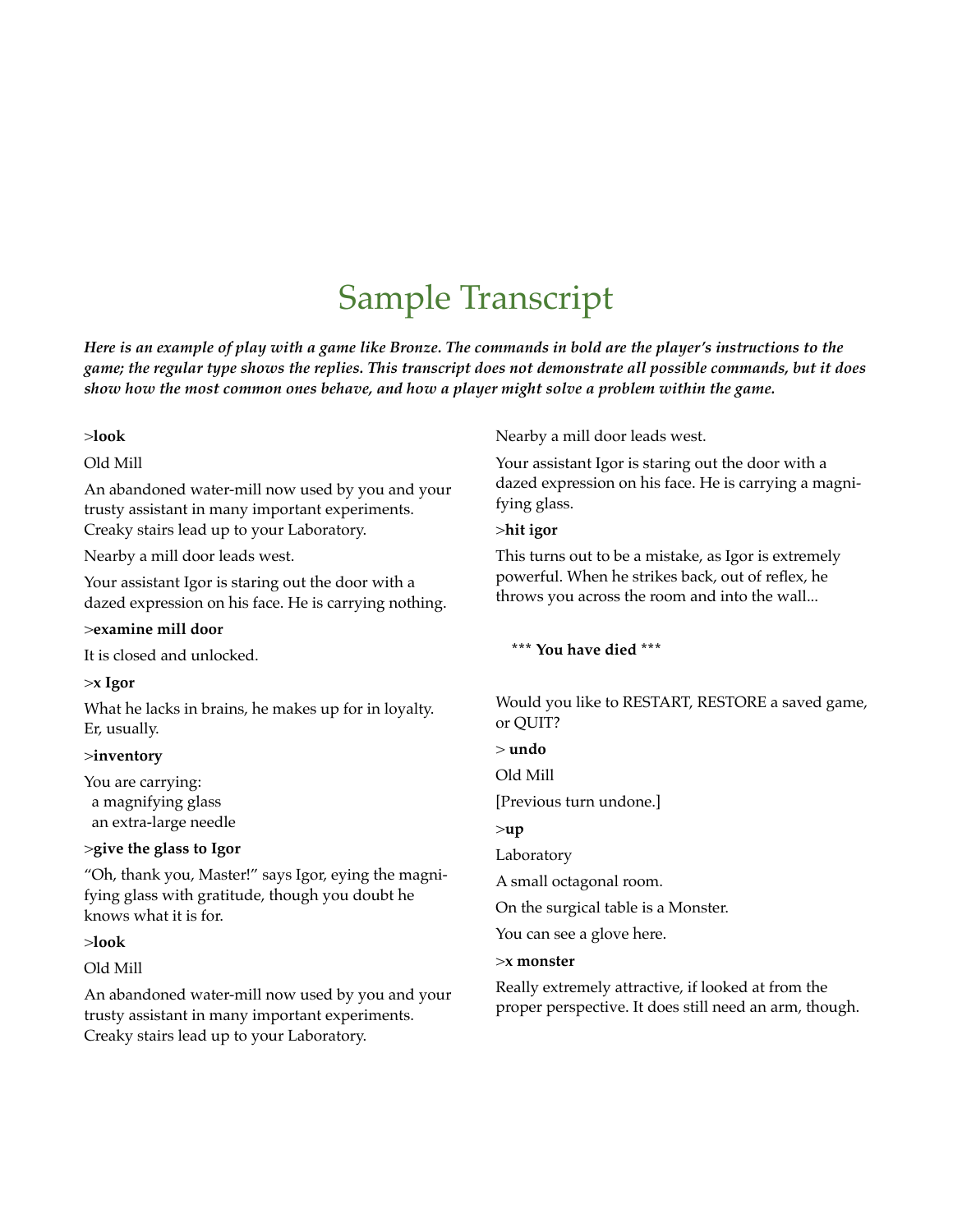>**d**

# Old Mill

An abandoned water-mill now used by you and your trusty assistant in many important experiments. Creaky stairs lead up to your Laboratory.

Nearby a mill door leads west.

Your assistant Igor is staring out the door with a dazed expression on his face. He is carrying a magnifying glass.

>**w**

(first opening the mill door)

# Field

A pleasant grassy field, overshadowed by Mount Thunderbolt. Just off to the east is the Old Mill, and to the west, the town cemetery. A tailoring shop is northwest.

Nearby an open door leads east to the Old Mill.

>**close door**

You close the mill door.

>**look**

Field

A pleasant grassy field, overshadowed by Mount Thunderbolt. Just off to the east is the Old Mill, and to the west, the town cemetery. A tailoring shop is northwest.

Nearby a mill door leads east to the Old Mill.

>**nw**

Tailoring Shop

Here you buy all your capes, your frock coats, and your other body-enveloping wares.

You can see a spool of thread here.

>**se**

Field

A pleasant grassy field, overshadowed by Mount Thunderbolt. Just off to the east is the Old Mill, and to the west, the town cemetery. A tailoring shop is northwest.

Nearby a mill door leads east to the Old Mill.

>**w**

Town Cemetery

Here your ancestors and their ancestors are buried. But not Igor's. Igor is from out of town.

Conveniently, there is a coffin which has yet to be interred.

# >**open the coffin**

You open the coffin, revealing a spare arm.

>**get the spare arm**

With your bare hands? How unsanitary.

# >**find the glove**

You head east to the field, east to the old mill, and up to the Laboratory...

Laboratory

A small octagonal room.

On the surgical table is a Monster.

You can see a glove here.

# >**wear the glove**

Taken. It is made of black leather, to match the rest of your black clothing.

You put on the glove.

# >**go to the coffin**

You head down to the old mill, west to the field, and west to the town cemetery...

# Town Cemetery

Here your ancestors and their ancestors are buried. But not Igor's. Igor is from out of town.

Conveniently, there is a coffin which has yet to be interred.

# >**get the spare**

Taken. It's pleasingly muscular and will look good on the monster.

# >**hint about the arm**

It would look good on the monster. Shall I go on?  $> y$ 

You'll need something to stitch it on with, too. Shall I go on?  $> y$ 

Perhaps a needle and some thread from the tailoring shop.

# >**go to the tailoring shop**

You head east to the field and northwest to the tailoring shop...

Tailoring Shop

Here you buy all your capes, your frock coats, and your other body-enveloping wares.

You can see a spool of thread here.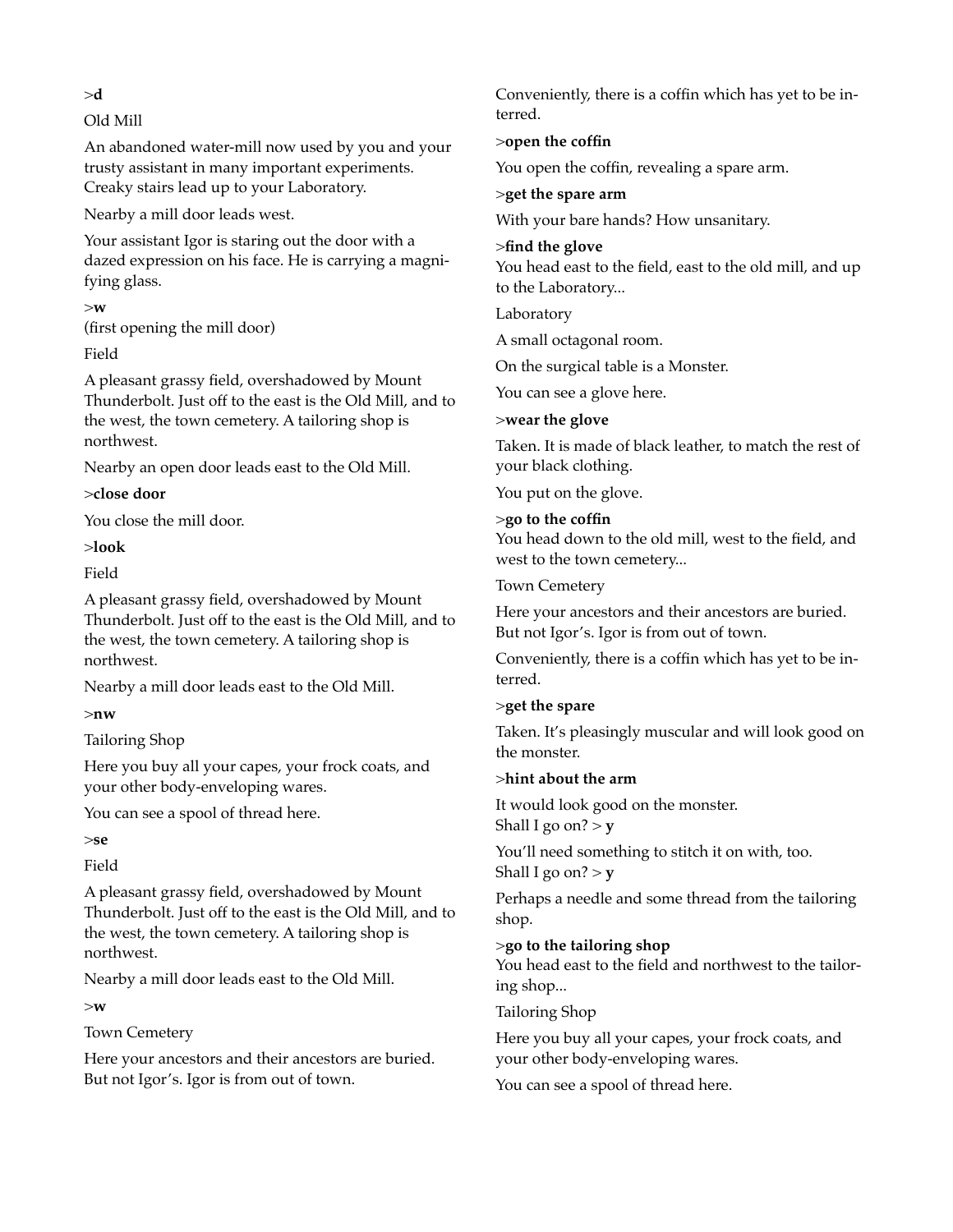

### >**get the thread**

Taken. Very stout thick thread, which should come in handy.

>**se**

Field

A pleasant grassy field, overshadowed by Mount Thunderbolt. Just off to the east is the Old Mill, and to the west, the town cemetery. A tailoring shop is northwest.

Nearby an open door leads east to the Old Mill.

#### >**e**

Old Mill

An abandoned water-mill now used by you and your trusty assistant in many important experiments. Creaky stairs lead up to your Laboratory.

Nearby an open door leads west to the Field.

Your assistant Igor is staring out the door with a dazed expression on his face. He is carrying a magnifying glass.

## >**u**

Laboratory

A small octagonal room.

On the surgical table is a Monster.

>**i**

You are carrying: a spool of thread a spare arm a glove (being worn) an extra-large needle

#### >**sew arm to monster**

Briskly you stitch the spare arm onto the monster. It fits beautifully and is only a tiny bit longer than the arm on the other side. Your creation is complete! So many years of determined effort, and now it needs only to be brought to life.

#### >**kiss monster**

The Monster needs a kiss of lightning, and while the ladies all say your touch is electric, it's probably not enough in this case.

## *...and so on.*

*From here the player might go on to explore Mount Thunderbolt, install a lightning rod and wiring, and bring the Monster lurching to life.*